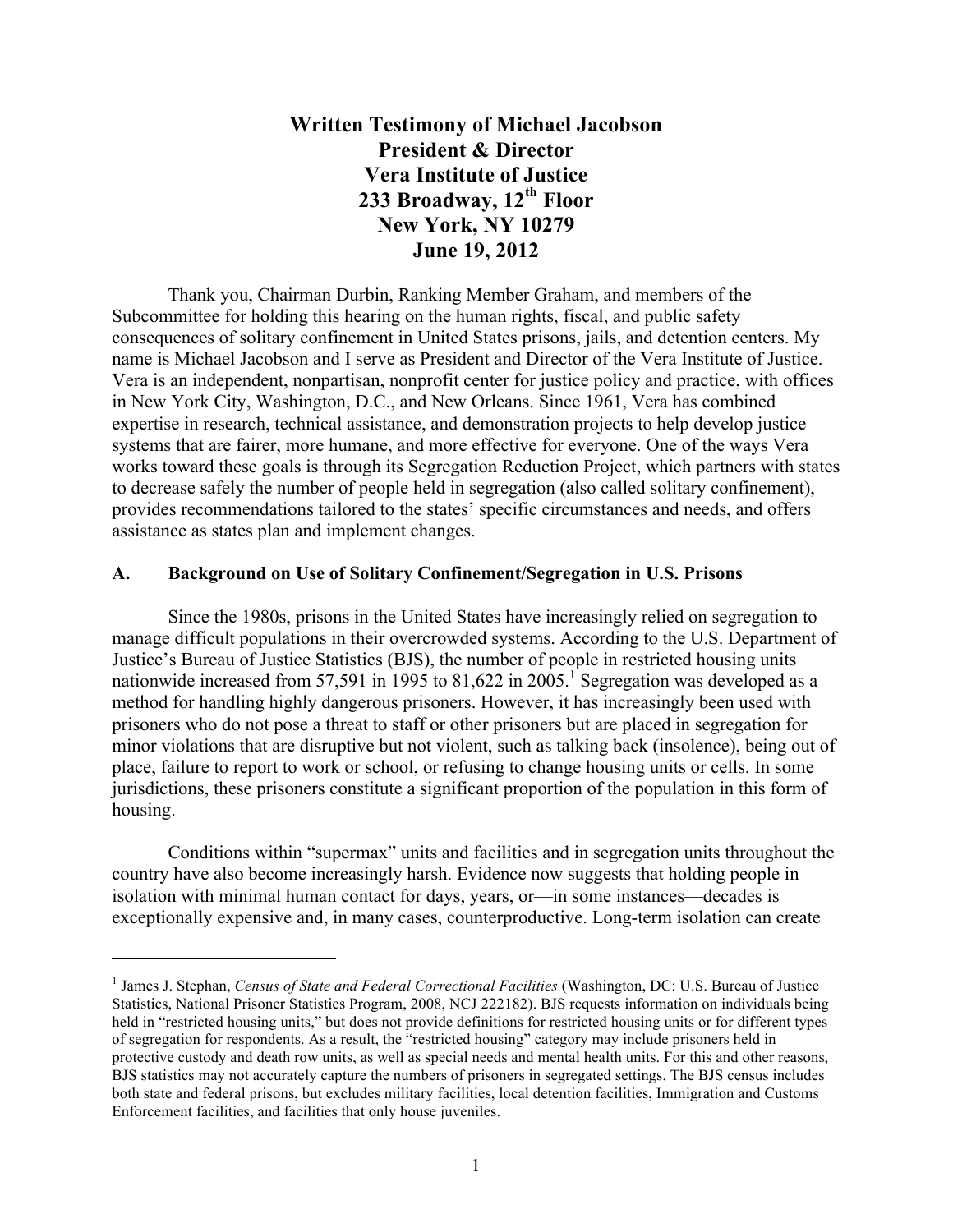or exacerbate serious mental health problems and assaultive or anti-social behavior, result in negative outcomes for institutional safety, and increase the risk of recidivism after release.<sup>2</sup>

In the United States, segregation or solitary confinement is used most commonly: (1) to punish prisoners for rule violations; (2) to remove prisoners from the general prison population who are thought to pose a risk to security or safety; and (3) to protect prisoners believed to be at risk in the general prison population. Other reasons include ensuring the safety of prisoners under investigation, awaiting hearings, on death row, and addressing special needs, such as mental health. Although the terms used to refer to those held in solitary confinement or segregation vary tremendously across systems, the following examples are typical of the ways that state systems use segregation:

• *Disciplinary segregation* for violation of rules;

 

- *Administrative segregation* for those who are thought to pose a risk to safety or security and not necessarily in response to a specific violation;
- *Protective custody* for prisoners believed to be at risk in the general prison population;
- *Temporary confinement* for use when a reported incident is being investigated; and
- *Supermax* or *closed maximum-security prisons*, which may hold both disciplinary or administrative segregation prisoners.<sup>3</sup>

Prison officials fear that moving prisoners out of segregation will lead to violence and other serious violations. Two states—Ohio and Mississippi—have tested that concern. In the mid-2000s, Ohio and Mississippi reduced their supermax populations by 89 percent and 85 percent, respectively. Mississippi went from 1,000 to 150 prisoners in segregation; Ohio went

<sup>2</sup> David Lovell, "Patterns of Disturbed Behavior in a Supermax Population," *Criminal Justice and Behavior* 35 (2008): 9852; David Lovell, L. Clark Johnson, and Kevin C. Cain, "Recidivism of Supermax Prisoners in Washington State," *Crime and Delinquency* 53 (2007): 633-656; and David Lovell and Clark Johnson, "Felony and Violent Recidivism Among Supermax Inmates in Washington State: A Pilot Study" (University of Washington, 2004).

<sup>3</sup> In greater detail, these uses of Segregation can be described as follows: 1) *Disciplinary segregation* is a form of punishment for violations of prison rules. For example, a prisoner may be sentenced to a year in segregation for assault or possession of contraband, or for a period of months for violation of a direct order; 2) *Administrative segregation* removes prisoners from the general prison population who are thought to pose a threat to safety or security or who are believed to have information about an incident under investigation. For example, a gang leader believed to be coordinating gang activities within the prison may be placed in administrative segregation even if that individual has not violated any rules. Administrative segregation usually lasts for an indeterminate period of time and, for those considered a threat to safety and security, may be of long duration. In some systems, prisoners are not told the reason for their transfer to administrative segregation, and options for reevaluation or release back to the general prison population may be few; 3) *Protective custody* provides safety for prisoners believed to be at risk in the general prison population, such as a prisoner who provides information to correctional staff about violations committed by others, or someone considered at risk due to physical characteristics or other individual factors. Although segregated for their own protection, restrictions on human contact and programming for prisoners in protective custody can be as severe as for prisoners in disciplinary or administrative segregation; 4) *Temporary confinement* uses segregation while a reported incident is being investigated; it usually lasts for a short period and begins immediately after a rule violation is identified but before a hearing is conducted; and 5) *Supermax* (or closed maximum-security) *prisons* may hold both administrative and disciplinary segregation prisoners. All prisoners in supermax facilities are held in high levels of confinement, typically for long periods of time. Architecturally, supermax prisons are built to restrict visual and tactile contact with others. Educational and programmatic activities are greatly restricted.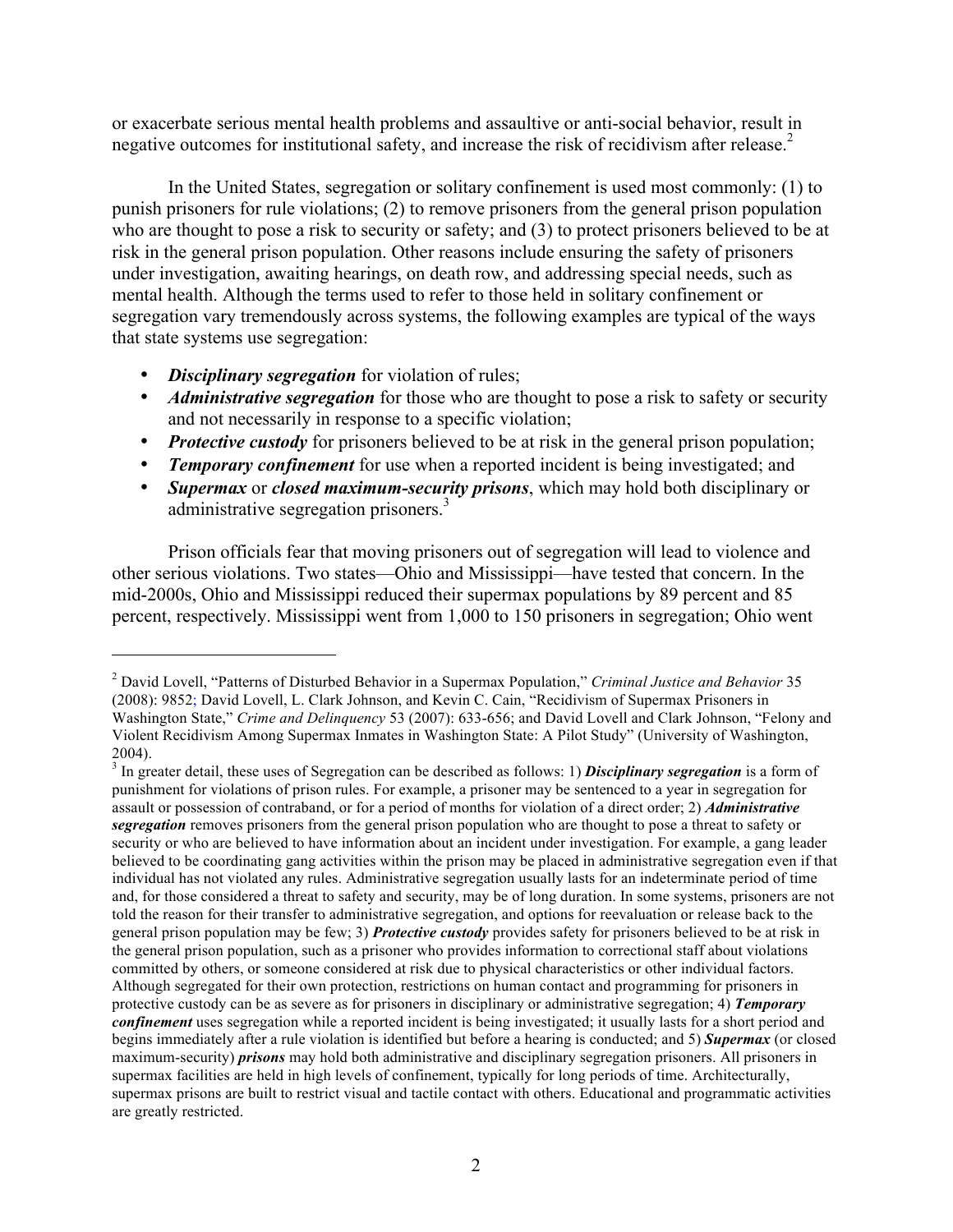from 800 to 90 prisoners.<sup>4</sup> Mississippi not only reduced the number of people held in segregation but also saw an almost 70 percent decrease in prisoner-on-prisoner and prisoner-on-staff violence; and use of force by officers in the unit plummeted.<sup>5</sup>

## **B. Vera's Segregation Reduction Project**

Prompted by the success of Ohio and Mississippi, Vera launched its Segregation Reduction Project (SRP) in February 2010. The first project of its kind, SRP works with state prison systems to safely reduce the number of prisoners held in segregation by facilitating policy changes that: (a) reassess the violations that qualify a prisoner for segregation and (b) recalibrate the length of stay in segregation, especially for minor violations. SRP also focuses on improving conditions of confinement in segregation and enhancing programming and support for safe transitions back to the general prison population. SRP's overall goal is to develop a national model that can be adapted for use in many jurisdictions.

Currently, SRP is partnering with the Illinois Department of Corrections and the Maryland Department of Public Safety and Correctional Services to help each:

- Develop criteria to determine who should be held in segregation and who could be moved safely to the general prison population;
- Assess disciplinary sentences and lengths of stay in segregation;
- Enhance programs to transition prisoners out of segregation;
- Improve conditions of confinement for those who remain; and
- Track the effects of moving prisoners from segregation to other levels of security.

The project is also collaborating with the Washington State Department of Corrections to assess its segregation policies and practices, analyze the effects of its use of segregation, and make recommendations for handling its protective custody, disciplinary, and intensive management populations. Vera is in the process of adding a fourth state in the Southwestern United States.

With this project, Vera aims to demonstrate that states can reduce the numbers of prisoners they hold in segregation without jeopardizing institutional or public safety, as well as to create a replicable model that can be adapted for use in other jurisdictions. Based on observations and analyses so far, it seems clear that segregated populations in U.S. prisons can be safely and dramatically reduced with no reduction of staff positions and with cost savings.

# I. **Bringing About a Culture of Change**

 

SRP works with prison systems' administrators and key operations personnel, conducting site visits to all supermax and other facilities with significant segregation populations, reviewing policies and practices related to the use of segregation, providing comprehensive data analyses of

<sup>4</sup> Terry Kupers et al., "Beyond Supermax Administrative Segregation: Mississippi's Experience Rethinking Prison Classification and Creating Alternative Mental Health Programs," Criminal Justice and Behavior 36 (2009): 1037- 50.

 $<sup>5</sup>$  Ibid.</sup>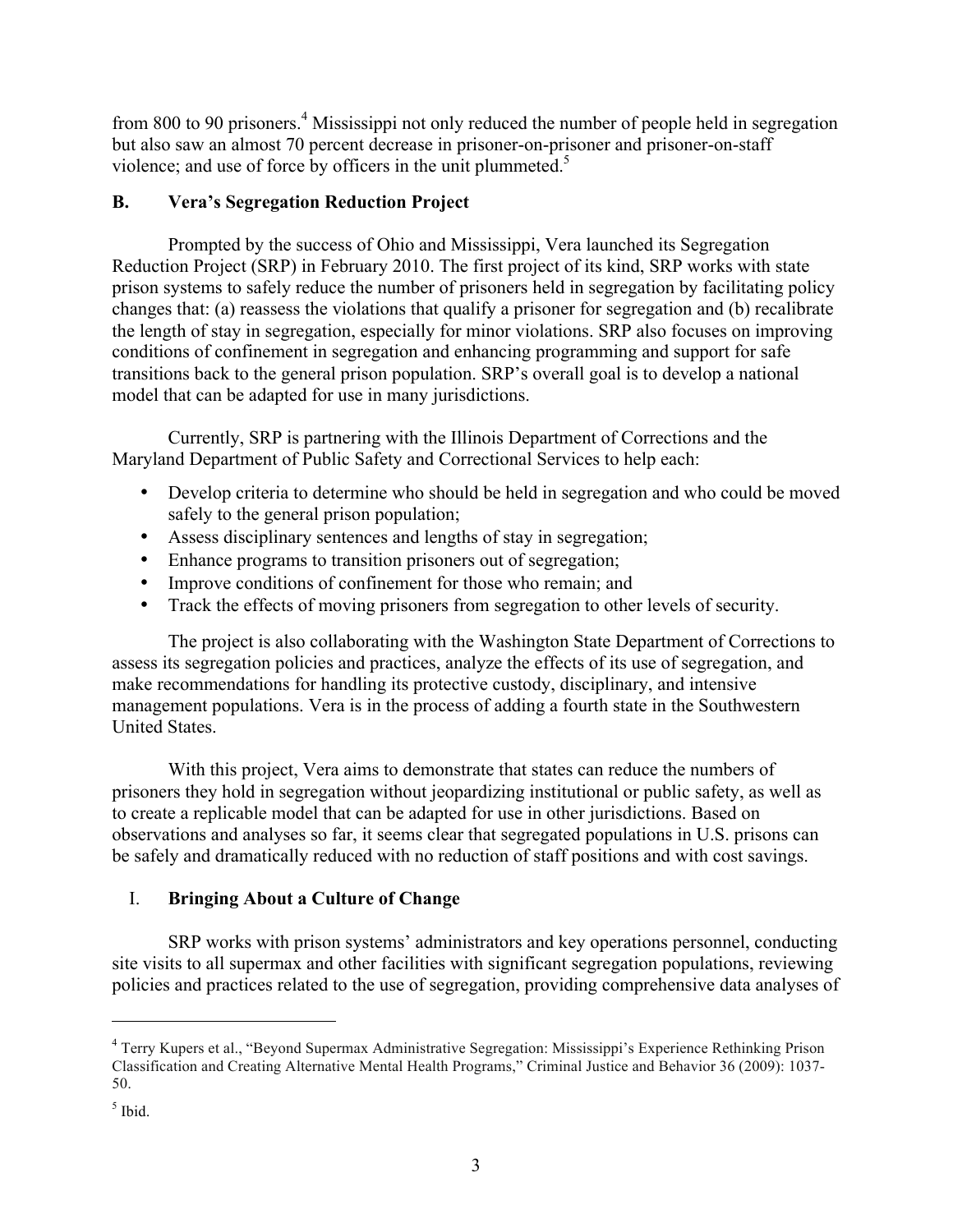a state's use of segregation and the outcomes of that use, and—in consultation with corrections administrators and staff—recommending strategies to safely reduce the use of segregation and improve conditions of confinement for those who remain. Close collaboration at the agency and facility level and attention to a state's unique challenges encourage statewide adoption of changes. For example, in the Illinois Department of Corrections (IDOC), Vera and IDOC administrators presented SRP's recommendations to all 27 wardens, and changes are now being implemented in all IDOC facilities.

#### II. **Progress Updates from SRP Partner States**

Vera's partner sites have provided updates regarding their progress below.

#### *1. Illinois Department of Corrections (IDOC)*

*"In January 2011, the Illinois Department of Corrections kicked off its Long Term Segregation and Administrative Detention project, informed by the work of Vera Institute of Justice. In the latter part of 2010, Vera visited each of the Department's Maximum Security prisons as well as our Closed Maximum facility, Tamms. Vera partnered with the Department's Planning and Research Unit to provide statistics, which drove the direction of the project. At project kick-off, the Department had 2,204 segregation inmates with 2.8 years as an average length of stay in segregation. Vera analyses also revealed that 85 percent of the segregation population were in disciplinary segregation for less severe types of infractions. Since it was also found that those who spent less time in segregation were not more likely to commit new violations during the first twelve months of release into general prison population, we were on our way to identify areas of improvement.* 

*"The project has several layers of effort. We committed to changing the culture of discipline in our facilities by utilizing progressive discipline, rather than providing literal interpretation of the disciplinary code violation chart, thus resulting in less time in segregation and more appropriate and effective sanctions. This effort will help reduce the number of new disciplinary segregation inmates. In the instances where we had inmates serving years of segregation time, we instituted a Long Term Segregation Incentive Program to assist in behavioral modification through a tiered approach. This has been positively received by both staff and inmates. For the 200 inmates serving "Dead Time," the Department is reviewing the offenders' original segregation charges and the behavior exhibited while in segregation to consider time cuts, since they are currently serving time past their original date for release from prison.* 

*"The mantra of the program has been to determine if we are mad at the offender or scared of them when making recommendations for segregation time and transfer. Taking the personal element out of the applied discipline has been a benefit to the Wardens in their constant review of the segregation time applied. To date we have seen improvements in the behavior of the inmates serving segregation time, which lessens the safety concerns to our staff. At some facilities, the segregation unit has seen a drop in numbers so that the cells can be used for general population. A full analysis has not yet been conducted, but anecdotal updates from our professionals have found the modified*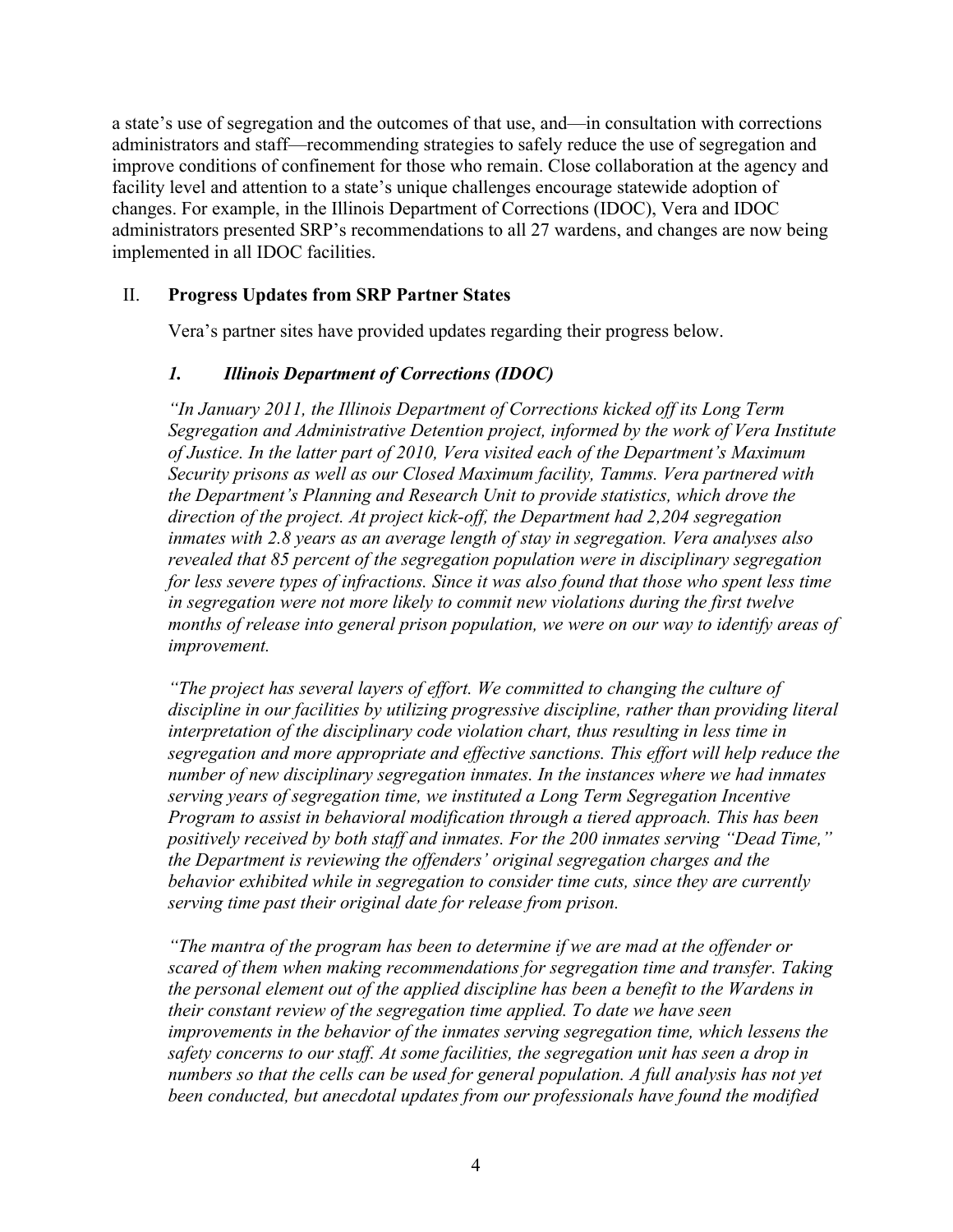*approach with the buy-in of staff is making this project a success for the Illinois Department of Corrections."* 

## *2. Washington State Department of Corrections (DOC)*

*"In May 2011, we asked Vera to come assess our Intensive Management Units (IMUs) and give us recommendations for improvements. A prison system can largely be judged by how it operates its highest-custody units. Due to budget cuts, we were losing a partnership with the University of Washington that helped us assess and examine use of long-term segregation, and we wanted to reach out to an independent organization on a national level.*

*"Based on the Segregation Reduction Project's review and recommendations, a committee of administrators, mental health staff, and managers of WA DOC's segregation units are now developing plans to implement some of Vera's recommendations, including providing more resources to mentally ill offenders in segregation and creating programming in group settings for offenders in segregated living units.* 

*"Today, we are working on expanding our Intensive Transition Program (ITP): a program designed to gradually introduce IMU offenders back into general population. The ITP at Clallam Bay in northern Washington has an 80 percent success rate and enhances staff and public safety by having fewer offenders return to their communities directly from segregation units. Since our involvement with Vera, we have committed more dollars to this successful ITP program and have doubled it in size. We are also seeking ways to expand mental health treatment into more IMUs around the state. In November 2011, we also permanently closed a 100-bed segregation unit at the Washington State Penitentiary and have safely reduced the number of segregated prisoners by 170 at a time when the incoming offender population was becoming more violent. Only about 2.7 percent of the 16,000 beds in the Washington prison system are now housed in Intensive Management Units."*

## *3. Maryland Department of Public Safety and Correctional Services (DPSCS)*

Vera began partnership with Maryland in April 2011. Since that time, Vera has conducted site visits and is currently analyzing data on their segregation populations. These analyses will examine DPSCS's use of segregation and alternatives to segregation, violations resulting in segregation time, length of the segregation "sentences," and types of prisoners housed in segregation. Recommendations will be made for policy and practice changes.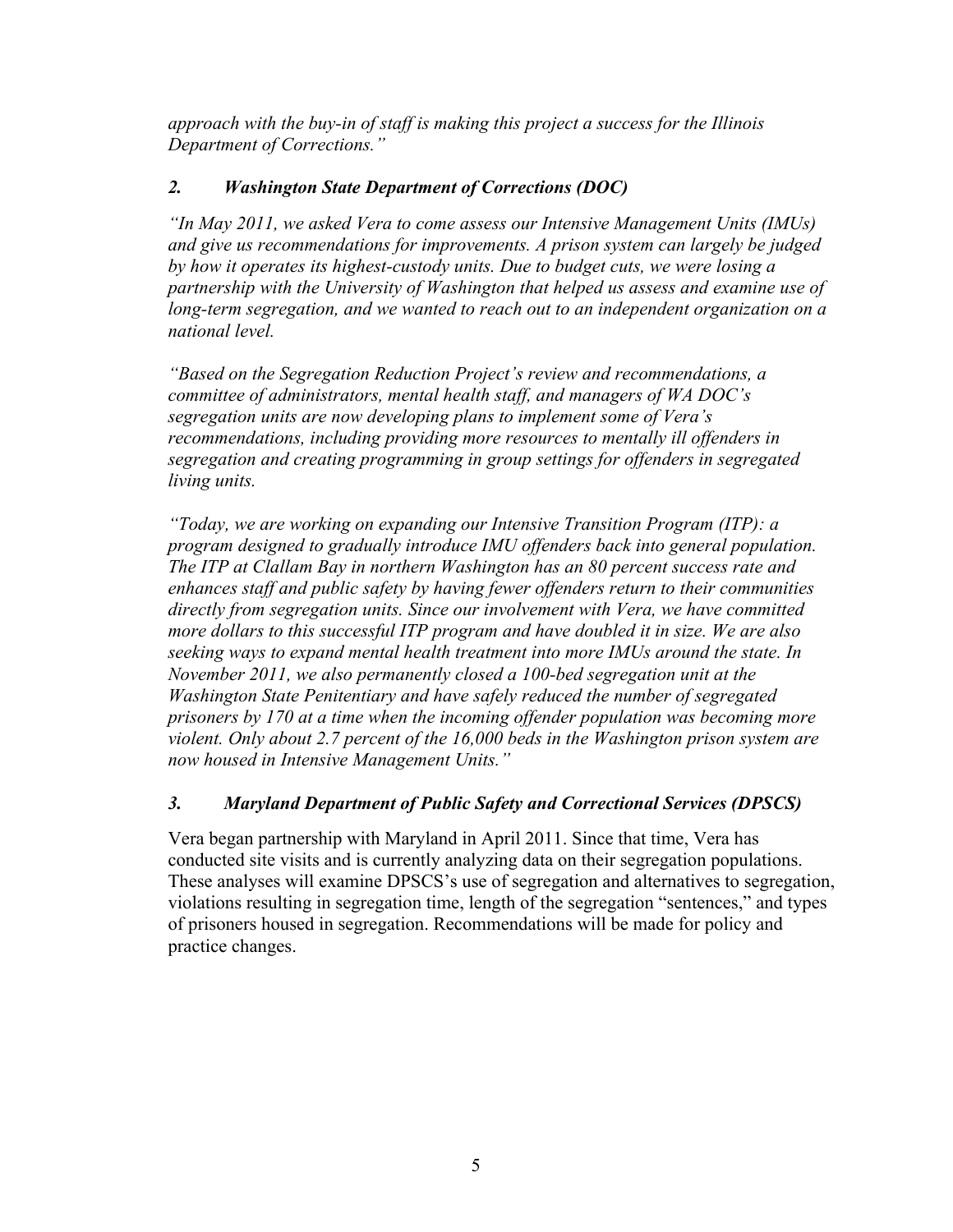### **C. Fiscal Impact of Prison Segregation**

Significant fiscal costs are associated with housing people in segregation. In the Ohio State Penitentiary—Ohio's supermax—in 2003, it cost \$149 a day to house a prisoner, compared with \$101 per day for a maximum-security prisoner and \$63 per day for an average generalpopulation prisoner.<sup>6</sup> The majority of the higher costs come from the need for additional staff to monitor segregation units. For example, the supermax required one corrections officer for every 1.7 prisoners; maximum-security housing required one officer for every 2.5 prisoners.<sup>7</sup>

Mississippi provides a clear example of the fiscal benefits of reducing the use of segregation. Deputy Commissioner Emmitt Sparkman described the changes as follows: "In 2007, we had nearly 1,300 inmates in long-term segregation and were spending hundreds of thousands of dollars on litigation and maintaining the physical plant. Once we reduced segregation to 335 inmates, we were able to [permanently] close Unit 32. We moved staff to other locations and there was attrition; we saved approximately \$5.6 million a year and were able to avoid layoffs and furloughs."<sup>8</sup>

In Illinois, Governor Pat Quinn has proposed closing eight IDOC facilities, including the Tamms supermax prison. It costs Illinois' taxpayers more than \$26 million a year to hold approximately 180 maximum-security and 180 minimum-security prisoners at Tamms. This translates into almost \$65,000 per year per prisoner—the highest cost of any IDOC facility.<sup>9</sup>

Given the current fiscal crisis, many more jurisdictions now are looking for new and effective paths forward, away from reliance on this expensive form of incarceration. States can no longer afford these costs. Illinois—with approximately 46,000 men and women in state prisons in February 2010—provides one example of why it is important to reassess the use of segregation in the nation's prisons. Although only about 5 percent of the prison population was in segregation on any given day, more than half (56 percent) had spent some time in segregation during their current prison stay. Reducing the use of segregation and improving conditions of confinement can affect thousands in that one state alone and greatly alter per person costs of prison housing. $10$ 

#### **D. Public Safety Impacts of Segregation**

 

A study of correctional systems in Illinois, Arizona, and Minnesota found that segregating some prisoners in supermax facilities did little or nothing to lower overall violence

<sup>6</sup> Daniel P. Mears "Evaluating the Effectiveness of Supermax Prisons" (Urban Institute Justice Policy Center, 2005). Available at https://www.ncjrs.gov/pdffiles1/nij/grants/211971.pdf

<sup>7</sup> Ibid.

<sup>8</sup> Vera Institute of Justice Blog, "Mississippi DOC's Emmitt Sparkman on Reducing the Use of Segregation in Prisons," October 11, 2011, http://www.vera.org/node/5313 (accessed June 13, 2012).

<sup>9</sup> John Maki, "It's Time for Illinois to Close Tamms Supermax," *The Huffington Post*, May 23, 2012, http://www.huffingtonpost.com/john-maki/tamms-prison-closure b\_1539255.html (accessed June 14, 2012).

<sup>&</sup>lt;sup>10</sup> Angela Browne, Alissa Cambier, and Suzanne Agha, "Prisons Within Prisons: The Use of Segregation in the United States," *Federal Sentencing Reporter* 24, no. 1 (2011): 46-49.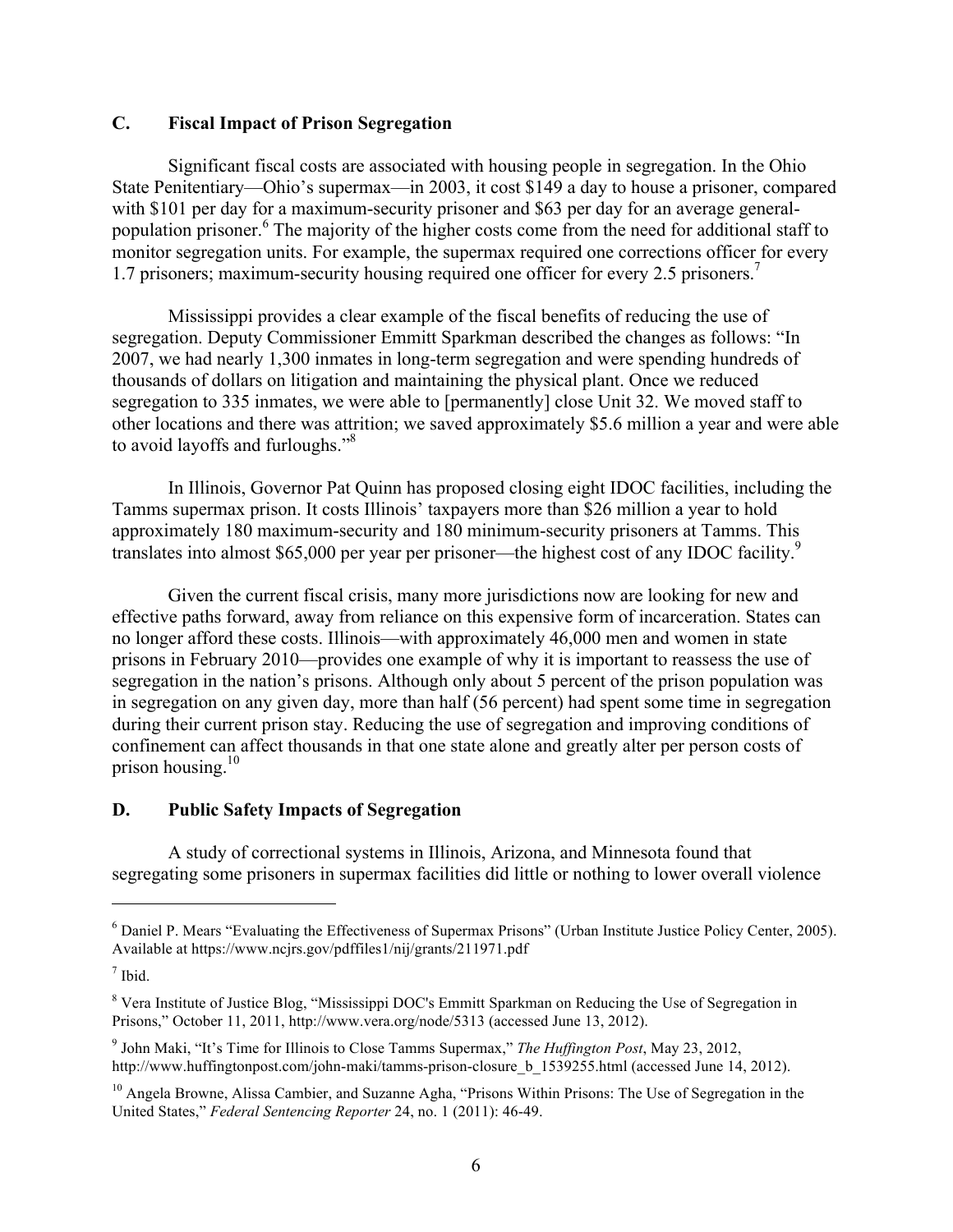across the system.<sup>11</sup> Prisoner-on-prisoner violence did not decrease in any of the three states. Prisoner-on-staff assaults dropped in Illinois, staff injuries temporarily increased in Arizona, and there was no effect in Minnesota.12 Releasing prisoners directly to the community from solitary—a not uncommon practice—poses significant dangers to the public as well, as people housed in segregation for long periods may have difficulty dealing with the company of others, whether in the general prison population or in the community. A rigorous quantitative study of recidivism after release from prison for prisoners held in solitary confinement found that those released directly from supermax to the community had significantly higher felony recidivism rates and committed new offenses sooner than prisoners who spent three or more months back in the general prison population before release to the community.<sup>13</sup>

There also is some evidence that officers who work in SHUs are more likely to be assaulted. For example, one study found that 57 percent of serious assaults on staff occurred in a control unit that housed less than 10 percent of the facility's prisoners.<sup>14</sup> It may be that segregated prisoners, some of whom have histories of violence, pose a greater threat to officers than prisoners in the general population. However, the harsh living conditions in segregation and, at times, the harsh treatment received there may also exacerbate tendencies toward violence.

#### **E. Conditions in Solitary Confinement/Segregation**

 

Prisoners may stay in segregated housing for years without the opportunity to engage in the types of interactions, treatment, and education experiences that would help them adjust when reentering either the general prison population or society. Segregated prisoners are typically taken out of their cells for only one hour out of every twenty-four for recreation or a shower. However, in some systems, prisoners are released once a week for a total of five hours. Before being released from their cells, prisoners are cuffed and may be shackled at the waist and placed in leg irons. Recreation times may occur anytime from 7:00 a.m. until 3:00 a.m. Typically recreation takes place in either an open cage outdoors (called a yard) or an indoor area, sometimes with an open barred top. Because many exercise areas are exposed to the weather, prisoners must choose whether to use them during extreme weather conditions or remain in their cells. Extreme weather may greatly reduce the amount of time prisoners are out of the cell, particularly when recreation periods are offered in five-hour blocks.

Except when overcrowding requires double celling, face-to-face human contact with individuals other than corrections officers is virtually eliminated in segregation. Officers deliver meal trays through a slot in the door, and counselors and mental health staff conduct visits

<sup>&</sup>lt;sup>11</sup> This section is excerpted from the Commission on Safety & Abuse in America's Prisons, *Confronting Confinement* (New York: Vera Institute of Justice, 2006).

<sup>&</sup>lt;sup>12</sup> Chad S. Briggs, Jody L. Sundt, and Thomas C. Castellano, "The Effects of Supermaximum Security Prisons on Aggregate Levels of Institutional Violence," *Criminology* 41 (2003): 1341-76.

<sup>&</sup>lt;sup>13</sup> David Lovell, L. Clark Johnson, and Kevin C. Cain, "Recidivism of Supermax Prisoners in Washington State," *Crime and Delinquency* 53 (2007): 633-656; and David Lovell and Clark Johnson, "Felony and Violent Recidivism Among Supermax Inmates in Washington State: A Pilot Study" (University of Washington, 2004).

<sup>&</sup>lt;sup>14</sup> Peter C. Kratcoski, "The Implications of Research Explaining Prison Violence and Disruption," Federal Probation 52 (1988): 27, 28.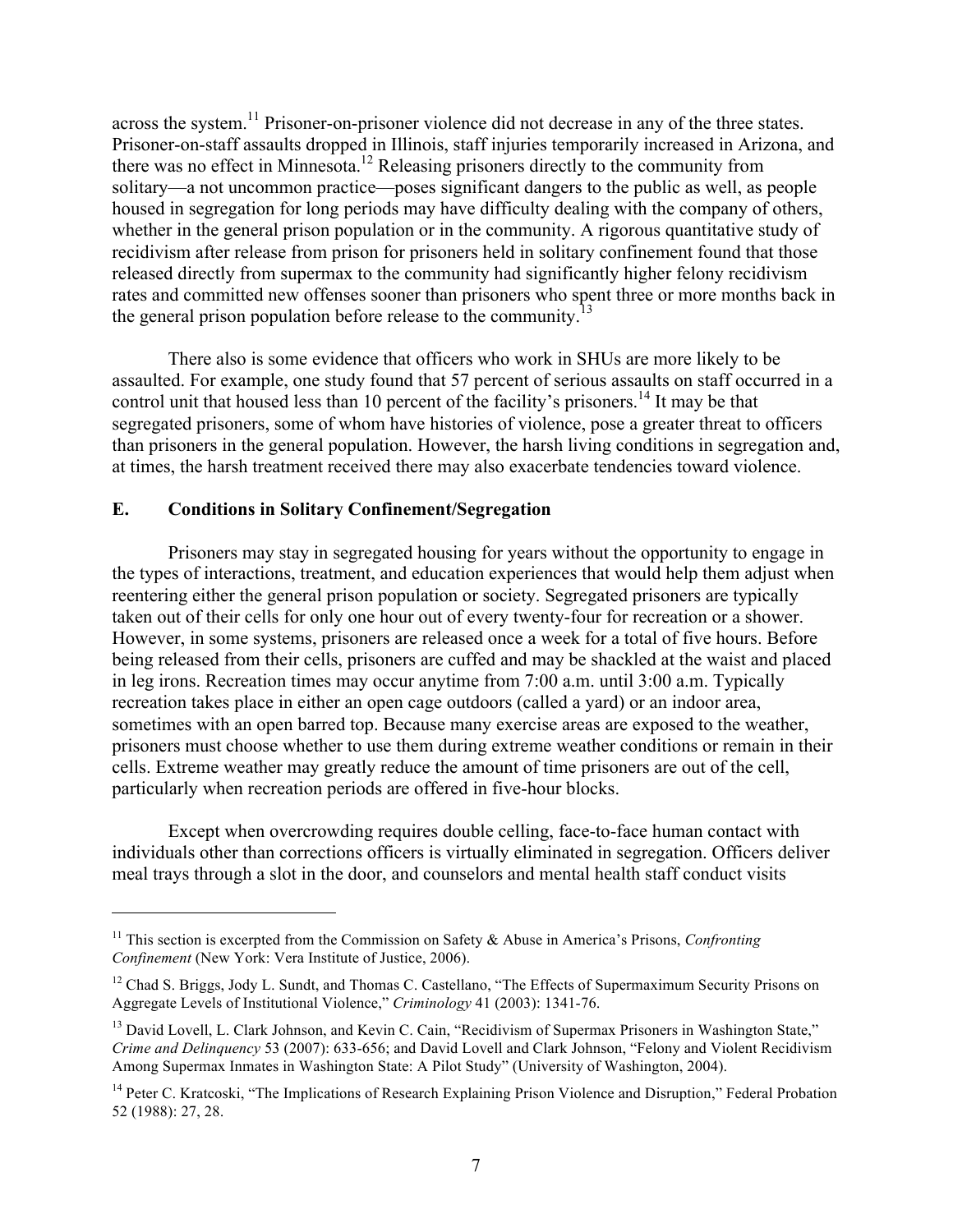through the cell door. Segregation prisoners typically are not allowed contact with other prisoners, and visits with family members are curtailed or may be prohibited for a year or more. When visits are allowed, they usually are conducted by speaker or telephone through a thick glass window, precluding the opportunity for human touch.<sup>15</sup>

### **F. The Prevalence of Mental Illness in Prison**

The prevalence of mental illness adds complexity to managing the confined population. The closure of most of the psychiatric institutions in the US over the last 50 years, and increasing reliance on community-based psychiatric care, have led to dramatic increases in the number of people with mental illness entering jails and prisons. A recent study found three times as many people with serious mental illnesses in the country's jails and prisons as in its hospitals.<sup>16</sup> Another study documented that 14.5 percent of male and 31.0 percent of female jail prisoners had current, serious mental illnesses, rates much higher than in the general U.S. population.<sup>17</sup> Research conducted by Vera's Substance Use and Mental Health Program (SUMH), using administrative data from government agencies, found that 19 percent of the sample of people who were booked into New York City jails and stayed for at least 72 hours required psychiatric services.<sup>18</sup> The study also found that people with mental illness stay in jail an average of 40 days longer than similar individuals without mental illness in the general jail population. In another study, SUMH found that 33 percent of people arrested in Washington, D.C. had some indication of mental health needs based on existing criminal justice and mental health agencies' data.<sup>19</sup>

#### **G. Recommendations**

 

### **I. Strategies to Reduce Segregated Populations**

The progress of SRP partner states and other jurisdictions demonstrates that prison systems can effectively and safely reduce the use of segregation, improving conditions of confinement for prisoners and leading to sometimes dramatic cost reductions for facilities and taxpayers. Proven methods for reducing segregation include:

1. *Reduce intakes to segregation by using alternative sanctions for all but the most serious violations*. Alternative sanctions may include restrictions of privileges like visitation, programs, commissary, and recreation time; restrictions on movement (referred to in some systems as "confined to cell" or "keep locked"); or transfers to a

<sup>&</sup>lt;sup>15</sup> Angela Browne, Alissa Cambier, and Suzanne Agha, "Prisons Within Prisons: The Use of Segregation in the United States," *Federal Sentencing Reporter* 24, no. 1 (2011): 46-49.

<sup>&</sup>lt;sup>16</sup> E. Fuller Torrey et al., More Mentally Ill Persons Are in Jails and Prisons than Hospitals: A Survey of the States, http://www.treatmentadvocacycenter.org/storage/documents/final\_jails\_v\_hospitals\_study.pdf (accessed September 27, 2011) (Treatment Advocacy Center and the National Sheriff's Association, 2010).

<sup>&</sup>lt;sup>17</sup> H.J. Steadmean, F.C. Osher, P.C. Robbins, B. Case, and S. Samuels, "Prevalence of Serious Mental Illness" Among Jail Inmates," *Psychiatric Services*, 60, no 6 (2009).

<sup>18</sup> Naomi Sugie and Jim Parsons, *From Risk to Resiliency: Part 1 Analysis* (Vera Institute of Justice, 2010).

<sup>&</sup>lt;sup>19</sup> Jim Parsons and Talia Sandwick, *District of Columbia Forensic Health Project: Technical Report*, (Vera Institute of Justice, 2012).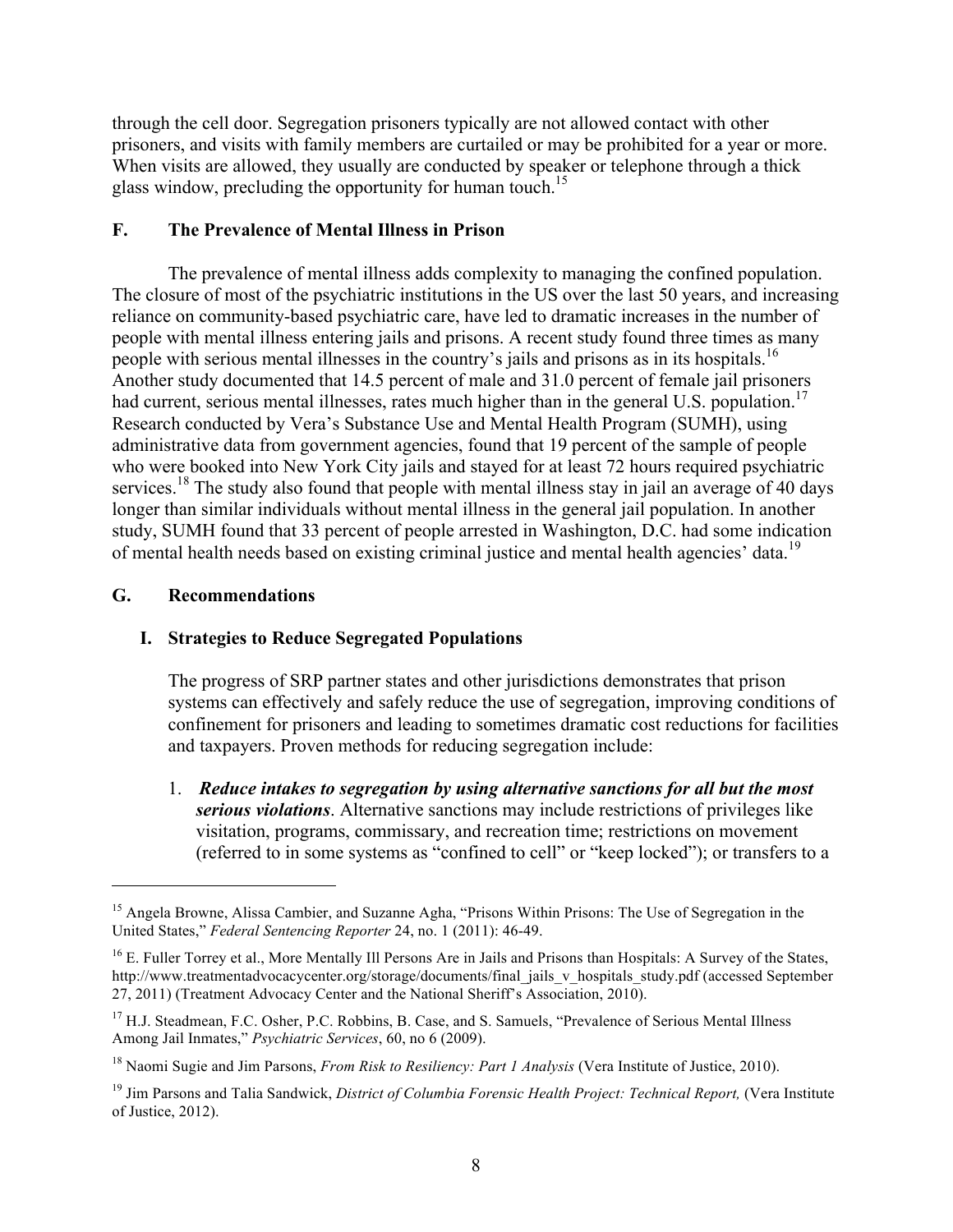different facility or level of security.

- 2. *Limit the violations for which segregation is a sanction, and reduce segregation time for certain categories of violations.* For violations such as talking back (insolence), being out of place, failure to report to work or school, or refusing to change housing units or cells, alternative sanctions or reductions in segregation time should be considered.
- 3. *Review currently segregated population.* Conducting individual case reviews will allow policy changes, such as fewer violations that result in segregation and reduced segregation time, to apply to the currently segregated population. Such reviews would include assessments of the violation leading to segregation time, behaviors while in segregation, and potential for safe release to the general prison population.
- 4. *Provide tiered incentives to reduce segregation time for sustained good behavior*. Providing incentives in the form of reductions in segregation helps encourage good behavior and gives facility management flexibility to manage behavior.
- 5. *Separate special populations into "missioned" housing*. Administrators can create or expand dedicated housing units where programming, procedures, and other conditions are tailored to the needs of populations, while still ensuring safety.
	- a.In many systems, prisoners needing protection are held in the same units and subjected to the same harsh conditions as those serving sentences for rule violations or considered a threat to safety and security. Instead of using disciplinary segregation as the default housing option for prisoners in protective custody (PC), they can be housed in dedicated units with opportunities for congregate activities and programming to help them return to the general non-PC population (if appropriate). These units help systems reserve scarce security resources for ensuring the safety and security of all populations, creating potential cost savings.
	- b. Severely mentally ill prisoners unable to function in the general population without violations are better served in general population housing tailored to their needs. For example, Wisconsin's Special Management Units allow severely mentally ill prisoners to receive specialized treatment and programming in a safe, secure environment.
- 6. *Increase programming for prisoners in segregation.* Programming should include opportunities for gradual resocialization to prepare prisoners for return to the general prison population and congregate activities for prisoners serving long terms in segregation.